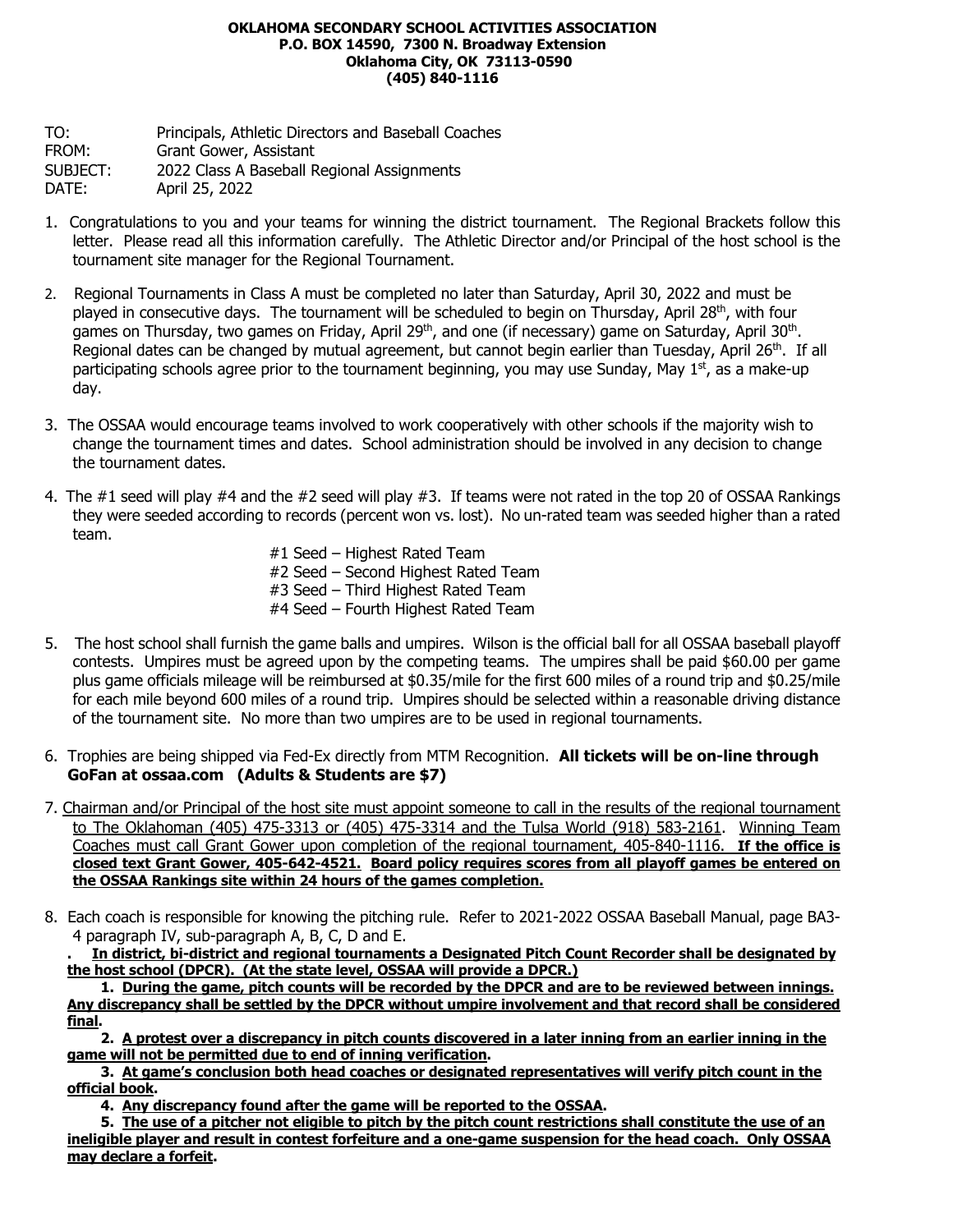- 9. The official scorer should have the coach sign the scorebook at the end of each game if their team will be playing another game in the tournament. The OSSAA will be the only one who can declare a forfeit during the play-offs.
- 10. There cannot be a suspended game after completing 5 innings of play. Example: Home Team 4; Visitors 3 when inclement weather causes the game to be stopped and which cannot be resumed. This will be recorded as a completed ball game.
- 11. The OSSAA reserves the right to move games to an adequate and available field if weather delays the tournament.
- 12. Teams are restricted to a ten (10) minute time limit during all playoff games for infield practice. Teams are also restricted to their dugout area while the opposing team is taking infield practice**.** The run rule is ten (10) after five innings.
- 13. Designated Media Area. The National Federation Baseball rules require the host team game management to designate a lined area for the media. This area shall be considered a dead ball area. This rule also prohibits media from being in a live ball area. The OSSAA is asking each host site to cooperate with the media and provide a designated area. We also recommend the area be marked between home and first or third base in an area that enables adequate media coverage. We realize each park is built differently and the above recommendation may not be feasible. An area that affords the best possible coverage with the least possibility of an interference situation should be selected.
- 14. The Spring 2022 State Class A Baseball Tournament will be May 5-6-7, 2022.
- 15. If your team qualifies for the state tournament you need to contact Mr. Rod Coulter at (918) 495-1771 or rod.coulter@vype.com regarding the State Championship Program.
- 16. Brackets for the State Tournament will not be available before 12:00 noon on May 2<sup>nd</sup>. If your school has a scheduling conflict with a school sponsored activity and the State Baseball Tournament, notify the OSSAA by  $8:00$  a.m. on May  $2<sup>nd</sup>$ .
- 17. If you have any questions please refer to the 2021-2022 OSSAA Baseball Manual on line at ossaa.com or feel free to call the OSSAA Office (405) 840-1116. Again, "Congratulations" and "Best of Luck" as your team continues its road to the state tournament.
- 18. ATTENTION DISTRICT TOURNAMENT CHAMPIONS: The regional host school managers shall immediately contact the visiting schools concerning officials to be employed for the Regional Baseball Tournament. Visiting schools shall contact the host manager concerning the assignment of regional officials. These contacts need to be made as quickly as possible after the regional tournament pairings are released from the OSSAA.
- 19. Teams listed on top of the bracket will occupy third base dugout. A coin toss will determine home and visiting team. Coaches may agree on home team without coin toss.

# VIDEO LIVE STREAMING

The NFHS Network owns the video rights for all OSSAA Playoff events. Any group or person (student group, booster club, parent, fan, media, etc) wishing to video live stream and/or televise an OSSAA playoff contest, regardless of length or where it is shown, must fill out the 2021-22 Video Live Streaming Agreement form found on the OSSAA website under the MEDIA tab and send it in for approval at least four (4) days prior to the event. Failure to fill out the form for approval will result in being charged the full amount plus \$100 in the first round of the playoffs, the full amount plus \$200 for the second round of the playoffs, the full amount plus \$300 for the third round of the playoffs, etc. Please e-mail all requests to vsiven@ossaa.com. A link with all approved video live streams will be posted on the OSSAA website at least 24 hours before the contests take place.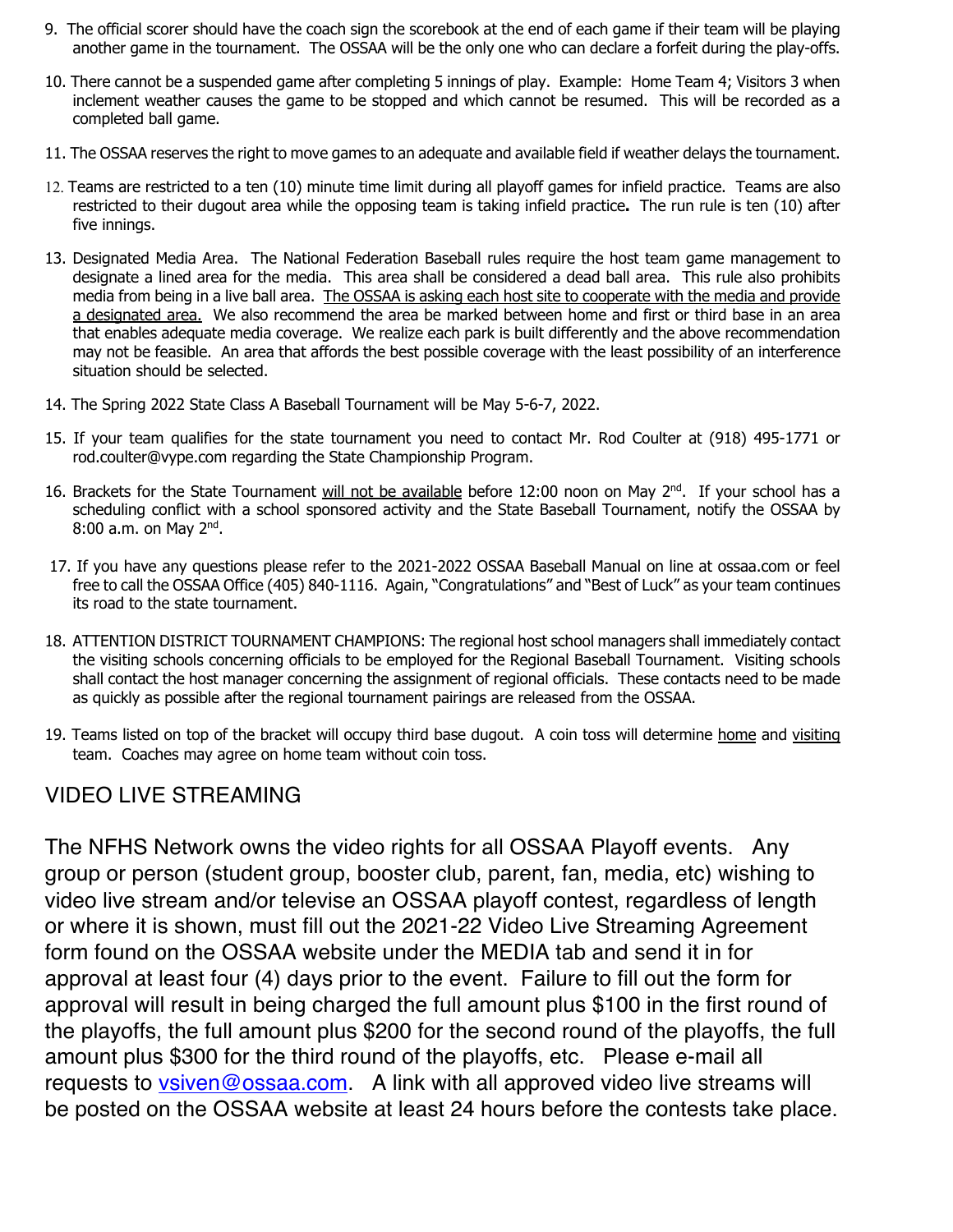**April 28, 29, 30, 2022**

## **CLASS A**

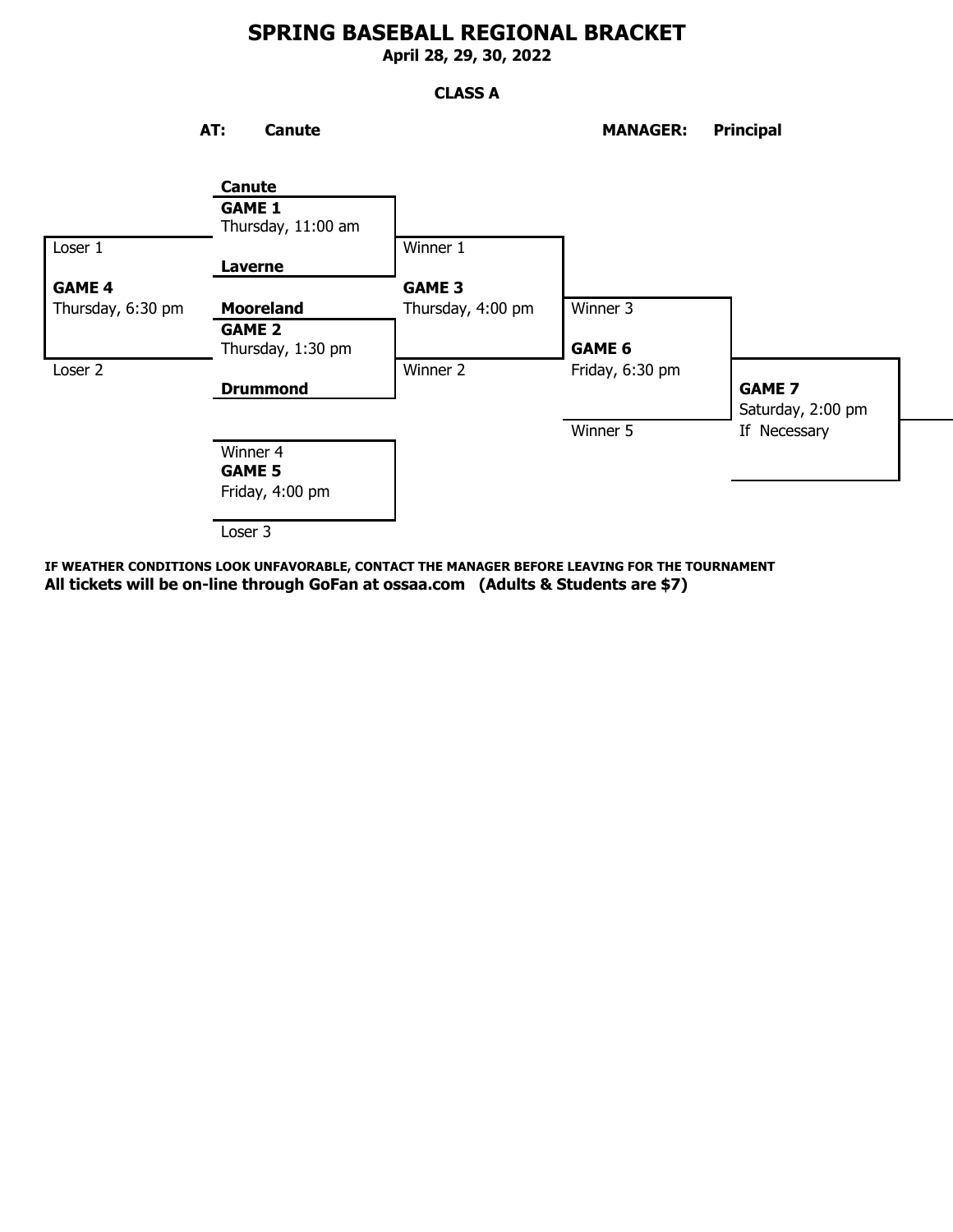**April 28, 29, 30, 2022 REVISED 4-26-2022**

## **CLASS A**

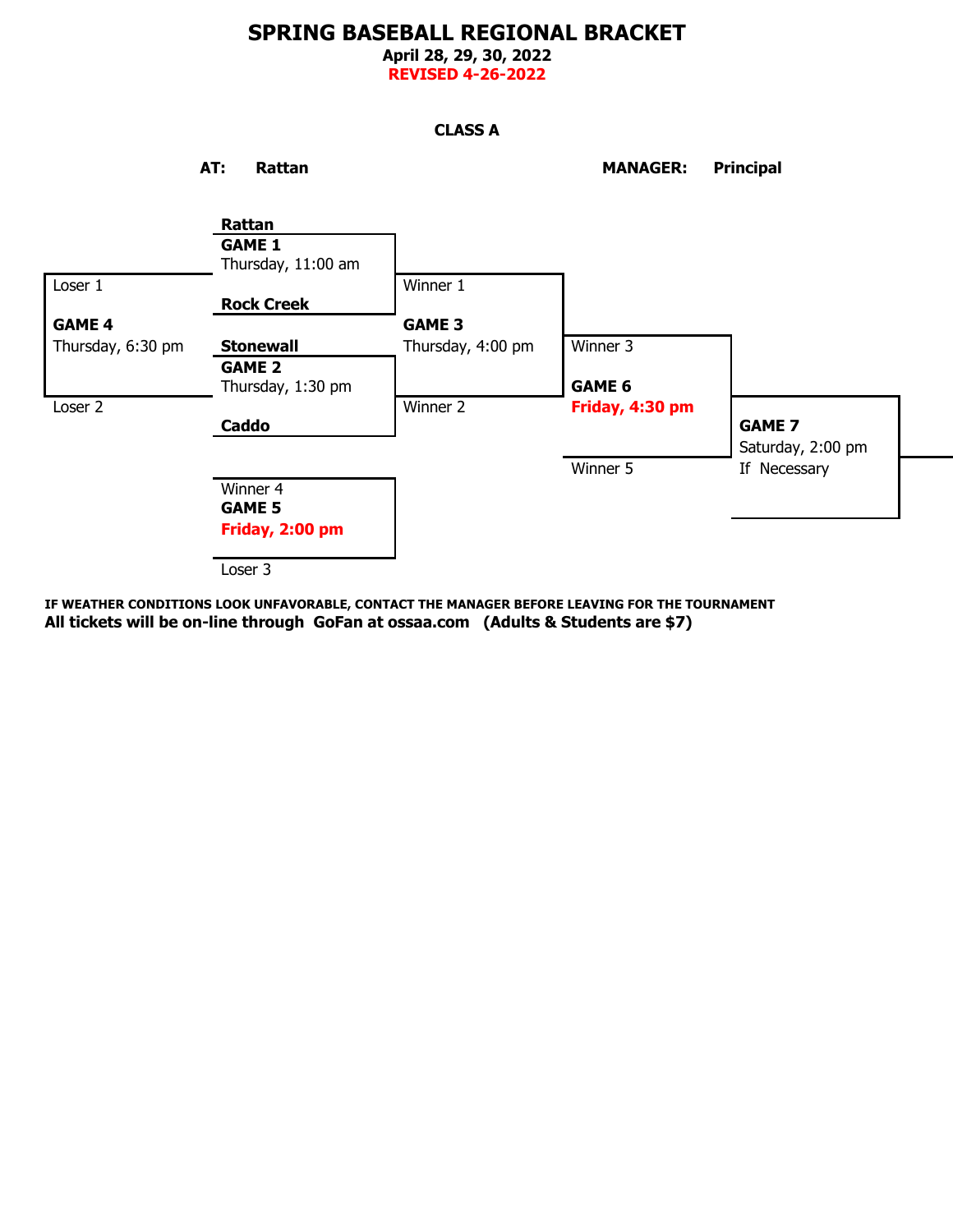**April 28, 29, 30, 2022**

## **CLASS A**

AT: Red Oak MANAGER: Principal

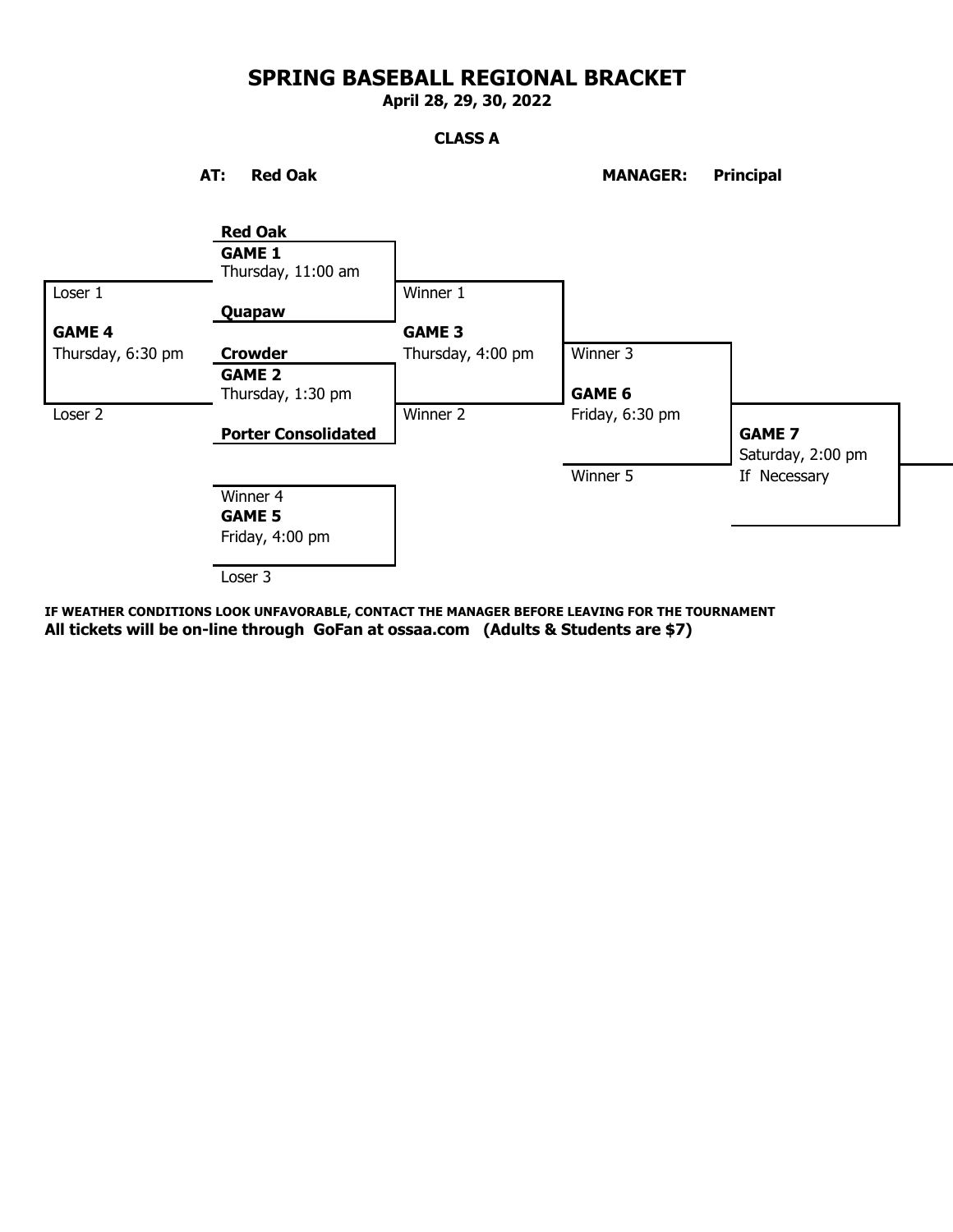**April 28, 29, 30, 2022**

## **CLASS A**

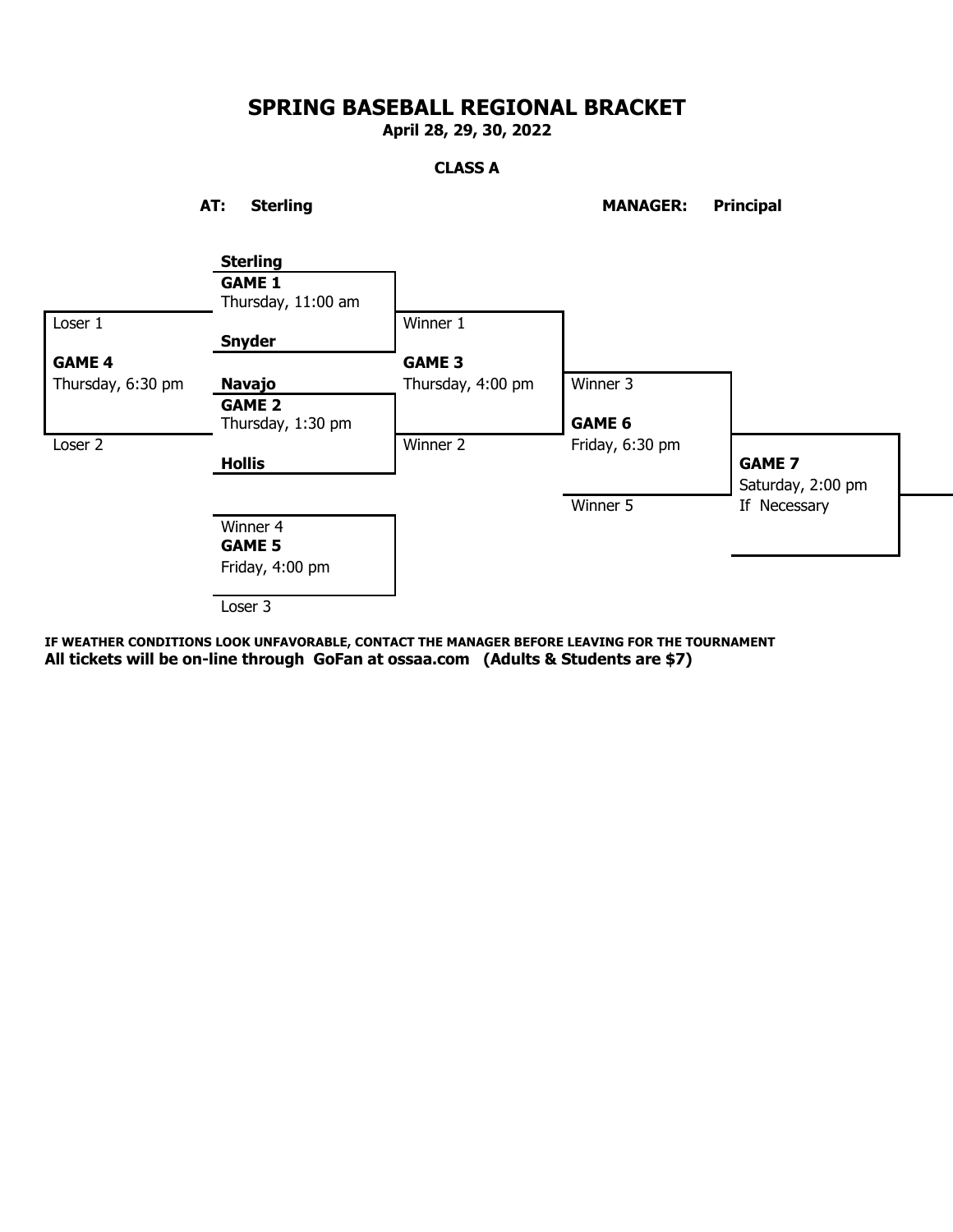**April 28, 29, 30, 2022**

## **CLASS A**

**AT: Dewar MANAGER: Principal**

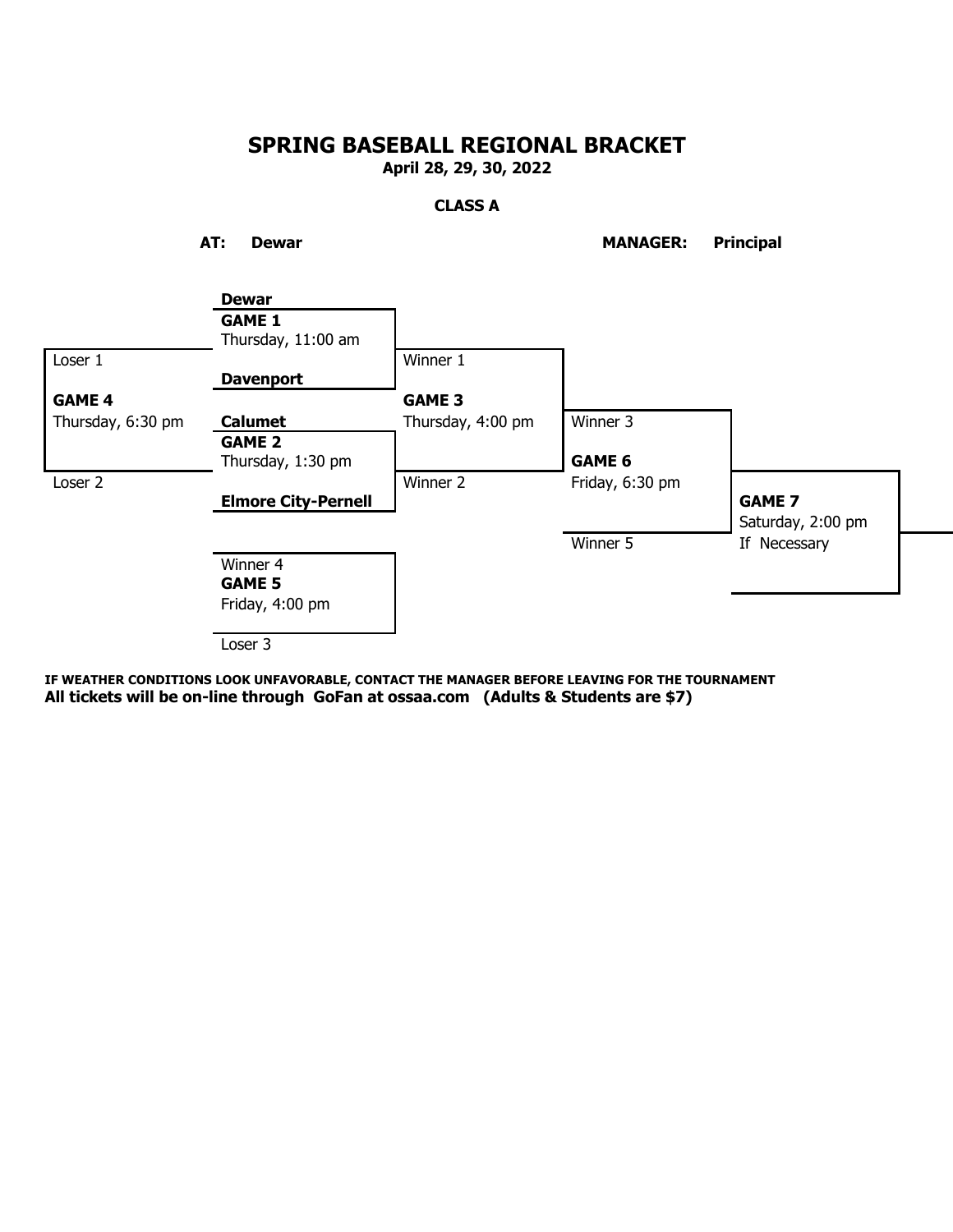**April 28, 29, 30, 2022**

## **CLASS A**

**AT: Pioneer–Pleasant Vale MANAGER: Principal**

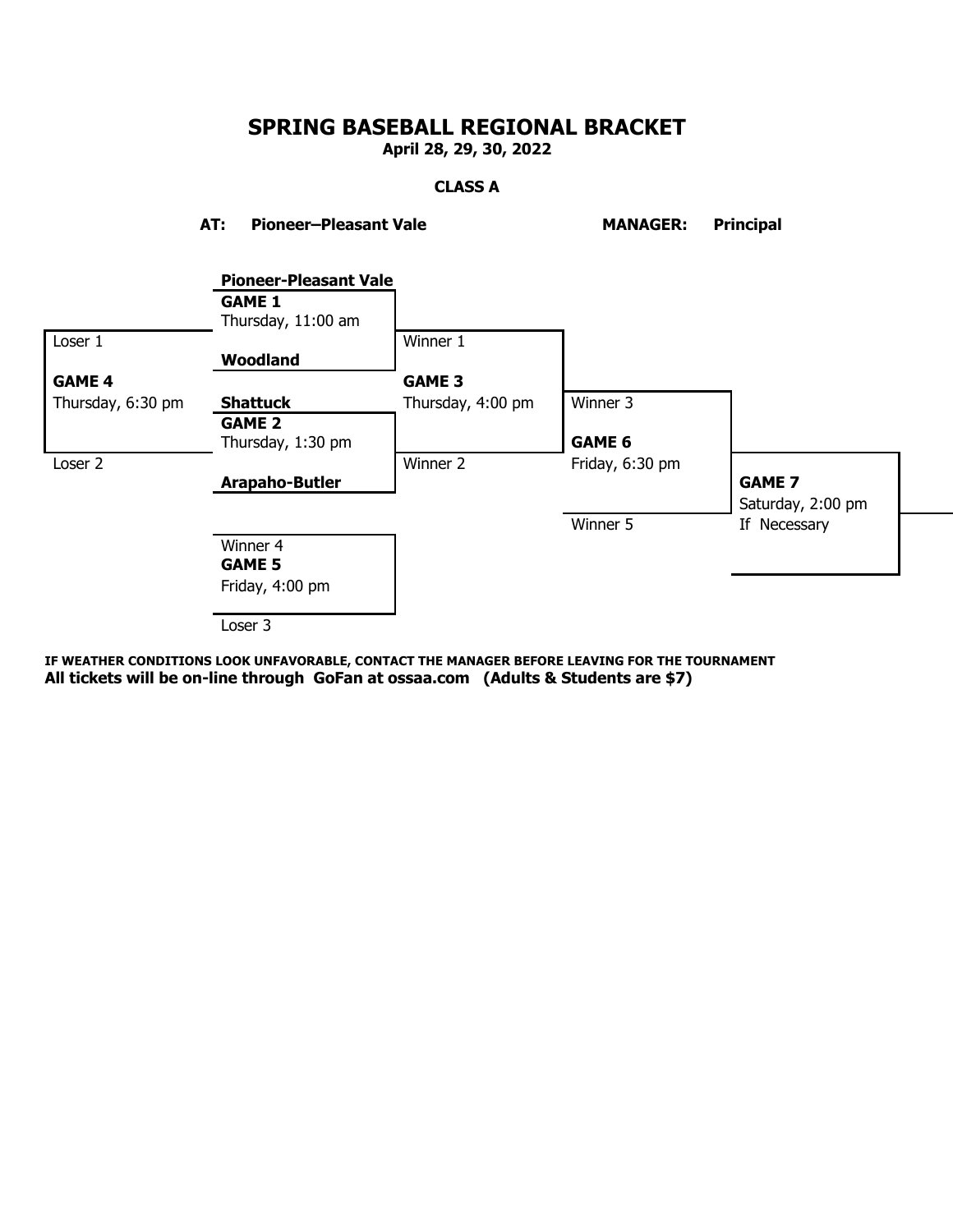**April 28, 29, 30, 2022 REVISED 4-26-2022 CLASS A**

**AT: Tushka MANAGER: Principal**